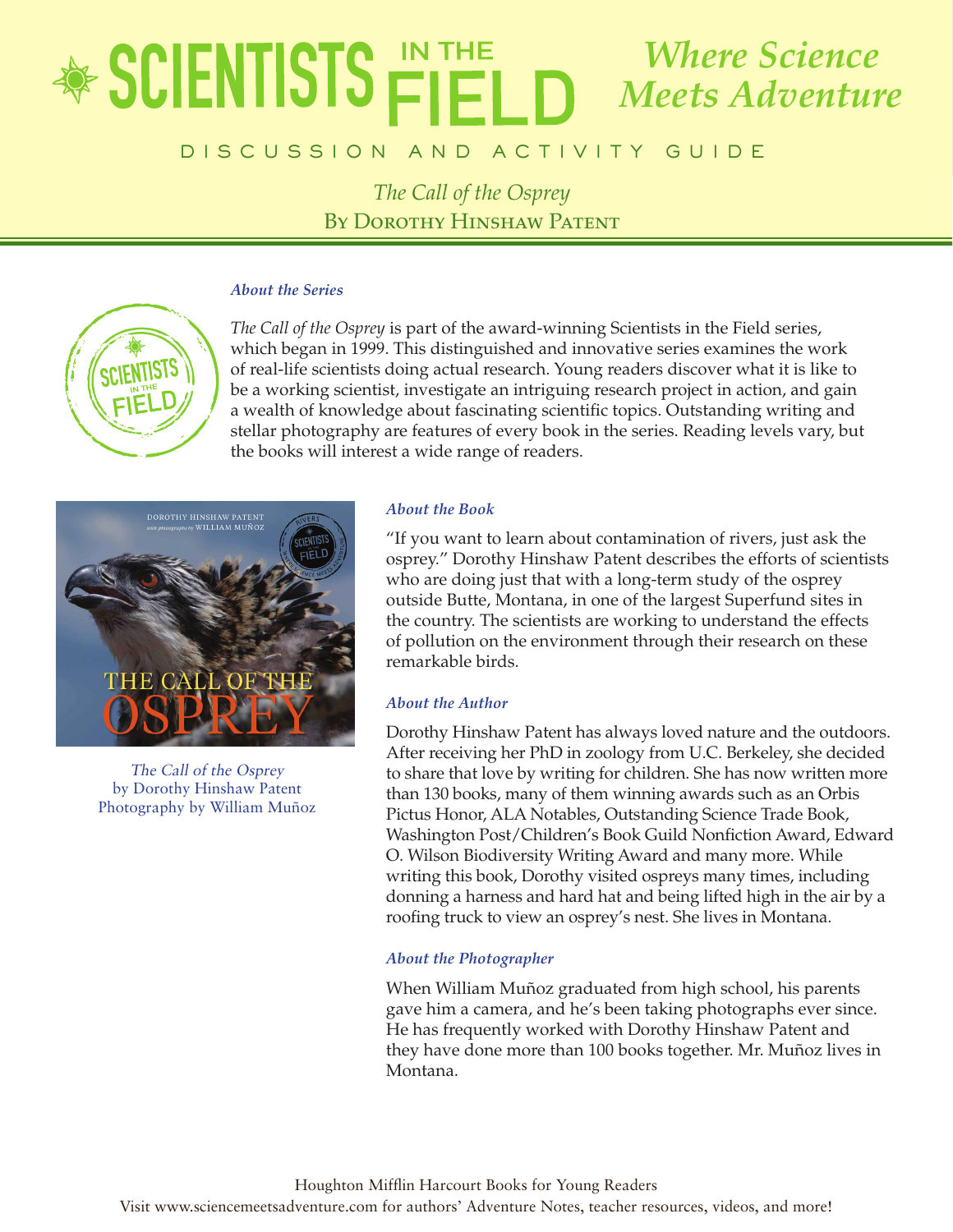# *Pre-Reading Activity*

Have students create a log for a set period of time (a week, two days, or more) listing every single thing they put in their mouth. The older the students, the more specific they should be with the list. "Twelve ounces of orange juice, one piece of buttered rye toast, etc." Use this list to have students compose a response to "You are what you eat." Students should state whether they are vegetarians, carnivores, omnivores, etc.

Take a picture of an old tree trunk or an abandoned nest or the entrance area of an animal's burrow, etc. Do NOT include any animals in the picture. Have students scrutinize the pictures and list predictions for what animals may have been present and for what the animal was doing. Students should cite evidence from the picture to support the prediction. How do we document the presence of a creature when we do not see the animal?

Make sure students have a thorough understanding of how Superfund sites are created, identified, and improved.

### *Discussion Questions*

How are the privacy needs of animals different from the privacy needs of humans—or are they different?

Many scientists believe that serious researchers should not name wild animals. They believe it injects a bias into objective behavioral observations. Other scientists believe that naming wild animals encourages closer, better observations and makes it easier to speak to colleagues about the animals. Was it appropriate for the scientists to name the ospreys Iris and Stanley?

Why can it take so long to clean up a Superfund site? How much financial responsibility should the government assume for this cleanup effort? If the responsible party refuses to pay or is unable to pay, what should happen?

Ospreys have been known to build nests on electric power poles, which subjects them to the risk of electrocution. Should power companies be required to provide poles that minimize the risk or to relocate nests? Should the government pay for this relocation or should it be an operating expense?

What can ospreys teach humans about living in a family?

### *Applying and Extending Our Knowledge*

Before we read even one word of the text, we see at least five pictures of osprey nests. Look carefully at these pictures.

- Build a nest with items from brush piles, recycle bins, or other sources that will not deplete natural resources other creatures need. Build your nest without using tools, as a bird does. Write a justification of your nest, explaining why the eggs will not break, why the nest will stay together, and what the nest provides both the parents and the eggs and the hatchlings.
- Find an abandoned nest and take a picture. Compare this nest with the osprey nests and create a Venn diagram or other visual that compares and contrasts the two nests.
- Carefully examine the nest to determine how it is held together.
- What other creatures construct nests similar to the osprey nests? Again, what are the similarities and what are the differences?
- Research information about nests from places like the Cornell Lab of Ornithology or similar places closer to your location to find out what scientists believe about the purpose and function of nests. Do all birds make a nest?

#### Common Core Connections

#### CCSS.ELA-Literacy.RST.6-8.7

Integrate quantitative or technical information expressed in words in a text with a version of that information expressed visually (e.g., in a flowchart, diagram, model, graph, or table). CCSS.ELA-Literacy.W.7.1 Write arguments to support claims with clear reasons and relevant evidence. CCSS.ELA-Literacy.W.7.1.b

Support claim(s) with logical reasoning and relevant evidence, using accurate, credible sources and demonstrating an understanding of the topic or text.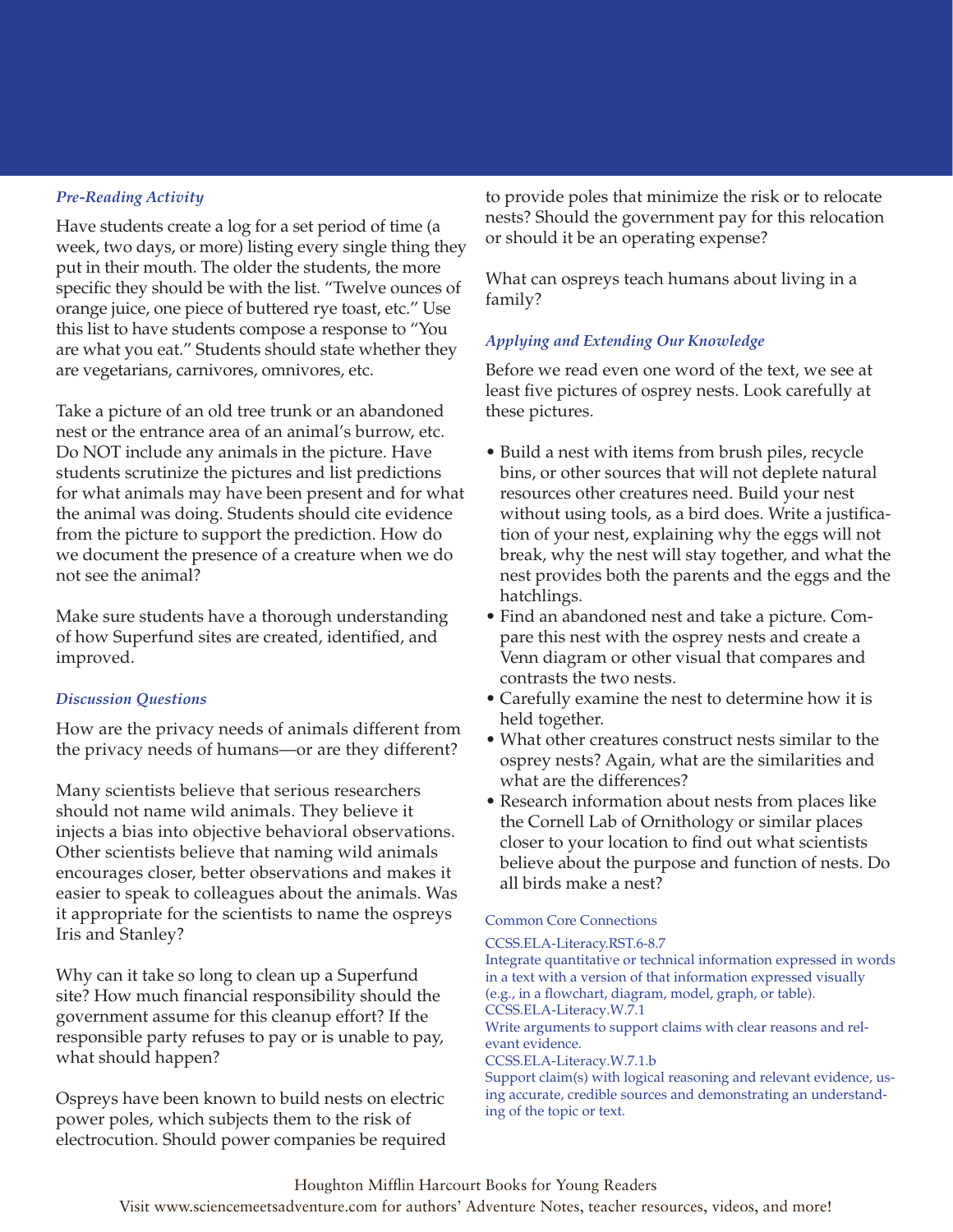# e d u c a t o r ' s G u i d e *The Call of the Osprey* **By Dorothy Hinshaw Patent**

On page 8 we read, *"This study focuses on what has been the largest Superfund site in the country, an area that includes a 120-mile stretch of the Clark Fork River running from the mining town of Butte, Montana, to the former Milltown Dam a few miles east of Missoula. The Superfund project aims to remove the millions of tons of mining waste contaminated with heavy metals and restore the natural environment."*

- Find the Superfund site closest to your location and present an online (or poster) visual tour of the site. Why is the location a Superfund site? What damages were done to the local environment? What has been done up to now or what is proposed to mitigate the damage? What animals depend on this area? Any endangered animals?
- The area described in the quote above is home to ospreys. Scientists study ospreys to find the type and amount of contaminants. Do scientists exclusively study the ospreys in this site? What other animals would yield the same information? Make an annotated chart of the animals in this area briefly describing what you predict each animal would tell you about the health of the Superfund site.

#### Common Core Connections

#### CCSS.ELA-Literacy.WHST.6-8.7

Conduct short research projects to answer a question (including a self-generated question), drawing on several sources and generating additional related, focused questions that allow for multiple avenues of exploration. CCSS.ELA-Literacy.RST.6-8.7

Integrate quantitative or technical information expressed in words in a text with a version of that information expressed visually (e.g., in a flowchart, diagram, model, graph, or table). CCSS.ELA-Literacy.W.7.6

Use technology, including the Internet, to produce and publish writing and link to and cite sources as well as to interact and collaborate with others, including linking to and citing sources.

Erick Greene tells students on page 12 that there is no other bird quite like the osprey. We read, *"These birds are related to hawks and eagles, but they've evolved as specialists to capture fish."*

- Prepare an online presentation defining eagles, hawks, and ospreys and showing viewers representatives of all the different types of these birds.
- In the presentation, make sure to explain the differ-

ence between these birds, being especially careful to explain similarities and differences in their diets.

- Make a map showing where ospreys live.
- There are several webcams set up to view ospreys in the wild. Pick a set time to begin viewing the ospreys. Each day at that exact time, tune into the webcam and take notes for fifteen minutes on what you observe. If this activity is done in groups, it will be more useful, if possible, to assign different times and to have as many different times as possible. Ideally, students could be assigned times in the morning, afternoon, and evening. Watch daily for at least a week. Remind students to get in the habit of documenting the date and time of each observation.
- Greene shows students the osprey's toe and tells them it is flexible and can be turned backwards to grab and secure fish. Make a model schematic drawing or show online diagrams for how this toe works. Scientists and inventors often use animal attributes to plan new products for people to use to make life easier. Look at these models or drawings or diagrams of the osprey toe and speculate on possible inventions, products, or uses that could be made of this osprey feature. Write a brief annotation justifying your choice.
- Write a children's story along the lines of one of the stories from Rudyard Kipling's *Just So Stories* and explain how the osprey got his toe. Illustrate your story and share it with an elementary school class. Build in time to explain, in child-friendly language, facts about the osprey, especially its most unusual toes.

### *Common Core Connections*

#### CCSS.ELA-Literacy.WHST.6-8.7

Conduct short research projects to answer a question (including a self-generated question), drawing on several sources and generating additional related, focused questions that allow for multiple avenues of exploration.

CCSS.ELA-Literacy.RST.6-8.3

Follow precisely a multistep procedure when carrying out experiments, taking measurements, or performing technical tasks. CCSS.ELA-Literacy.RST.6-8.7

Integrate quantitative or technical information expressed in words in a text with a version of that information expressed visually (e.g., in a flowchart, diagram, model, graph, or table). CCSS.ELA-Literacy.RST.6-8.9

Compare and contrast the information gained from experiments, simulations, video, or multimedia sources with that gained from reading a text on the same topic. CCSS.ELA-Literacy.W.6.1

# Houghton Mifflin Harcourt Books for Young Readers

Visit www.sciencemeetsadventure.com for authors' Adventure Notes, teacher resources, videos, and more!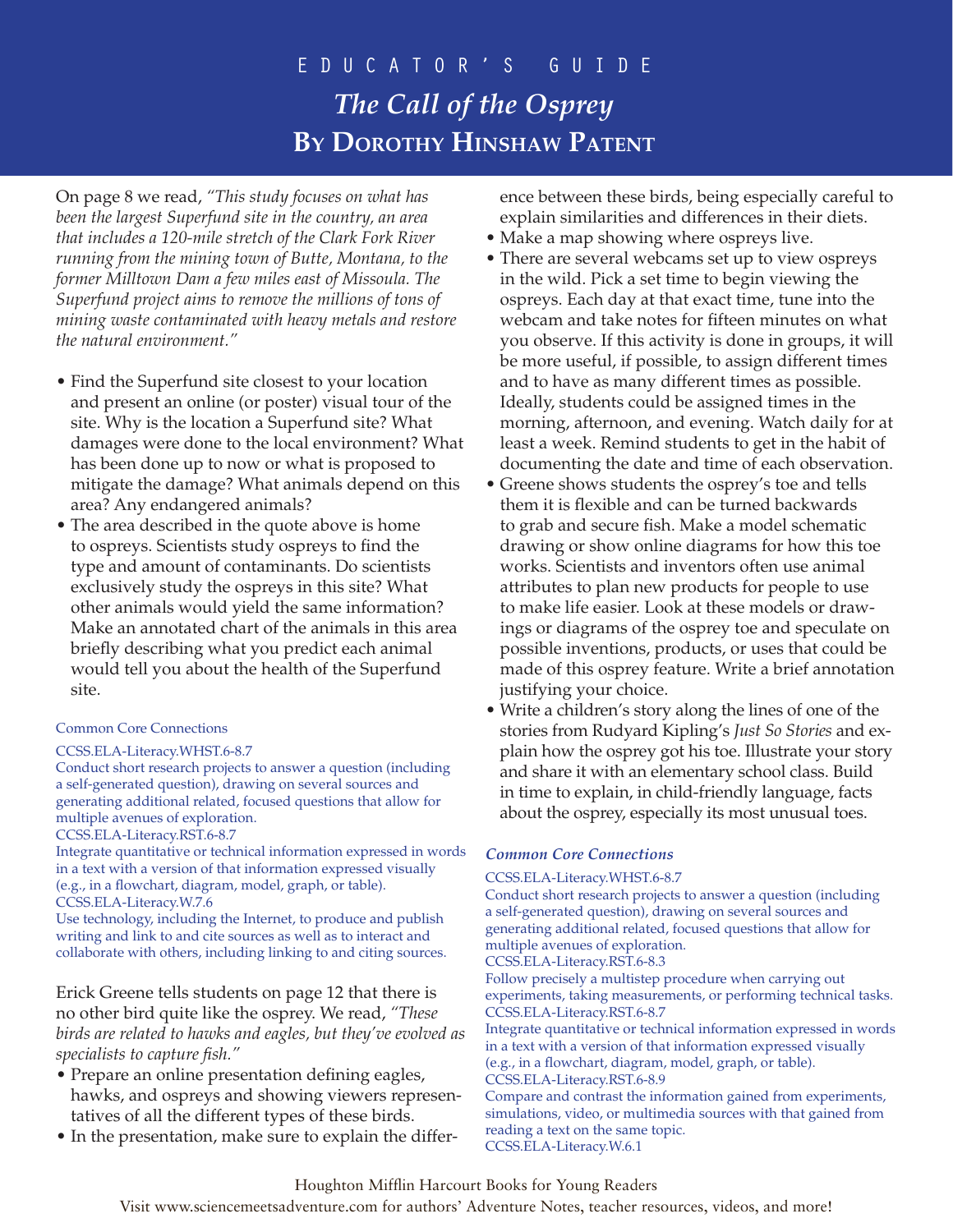Write arguments to support claims with clear reasons and relevant evidence.

CCSS.ELA-Literacy.W.6.3

Write narratives to develop real or imagined experiences or events using effective technique, relevant descriptive details, and wellstructured event sequences.

CCSS.ELA-Literacy.WHST.6-8.1

Write arguments focused on discipline-specific content.

CCSS.ELA-Literacy.WHST.6-8.4

Produce clear and coherent writing in which the development, organization, and style are appropriate to task, purpose, and audience.

Like all birds, ospreys have lightweight bones. Unlike many birds, however, the osprey's wings are very oily. Greene explains that the oil repels the water, which keeps the osprey from getting waterlogged.

- Take two identical handkerchiefs or similar pieces of cloth. Dip one completely in vegetable oil or other safely handled oil, then set aside. Leave the other one oil-free. Investigate how long it takes an osprey to enter the water and then completely emerge from the water. Make sure to find one in which the osprey goes completely under water (sometimes the catch fish by skimming the top). Do this by watching videos and using a stopwatch. In separate tubs of water, dunk each piece of cloth for the same amount of time. Which piece has collected more water? Try this again with one piece of cloth covered in Vaseline (and to be on the safe side, wear gloves when using the Vaseline).
- Look at other features of the osprey. Design an advertising brochure convincing readers that the osprey is designed to dive in the water and catch fish for up to two decades. Make sure to take advantage of all osprey features and biology, including breathing. Make sure to cite all your sources.

Osprey risk electrocution when they build nests on power poles. Look at the picture on page 14. Notice what the power company did to make the pole unfit for an osprey nest.

• Do a survey of the wires and poles and roads and streets in your neighborhood—anything that could conceivably be of risk to the wild animals that share your environment. Create a scale of danger from minimal to serious for all the risks you spot. Then create two or three possible solutions to reducing

the risk.

• Advanced students may even prepare a financial analysis of the costs and prepare a cost/benefit analysis with a recommended plan of action. In some locations, your city manager or someone from your city's planning department might be willing to help students understand all of the elements that enter into a plan of this type.

# *Common Core Connections*

#### CCSS.ELA-Literacy.RST.6-8.1 Cite specific textual evidence to support analysis of science and technical texts. CCSS.ELA-Literacy.RST.6-8.3 Follow precisely a multistep procedure when carrying out experiments, taking measurements, or performing technical tasks. CCSS.ELA-Literacy.WHST.6-8.1 Write arguments focused on discipline-specific content.

CCSS.ELA-Literacy.WHST.6-8.1.b

Support claim(s) with logical reasoning and relevant, accurate data and evidence that demonstrate an understanding of the topic or text, using credible sources.

CCSS.ELA-Literacy.WHST.6-8.4

Produce clear and coherent writing in which the development, organization, and style are appropriate to task, purpose, and audience.

CCSS.ELA-Literacy.WHST.6-8.7

Conduct short research projects to answer a question (including a self-generated question), drawing on several sources and generating additional related, focused questions that allow for multiple avenues of exploration.

When we read the osprey statistics on page 17, we need to pay close attention to the weight of a fullgrown osprey. We see that males weigh less than four pounds and that females weigh about a half pound more.

- Without doing any research, write a prediction for why you think females weigh more than males. After writing your prediction, check and cite several sources until you have enough different sources to feel comfortable with the answer. If you have a school librarian or a professional library media specialist at your school, consult with this person to help you find reliable sources. Compare the scientific answer with your prediction.
- Look at the pictures of osprey and videos of osprey. Look again at the statistic showing the wingspan. Is this a bird that looks like it only weighs three or four pounds? Can you build a model osprey with

Visit www.sciencemeetsadventure.com for authors' Adventure Notes, teacher resources, videos, and more!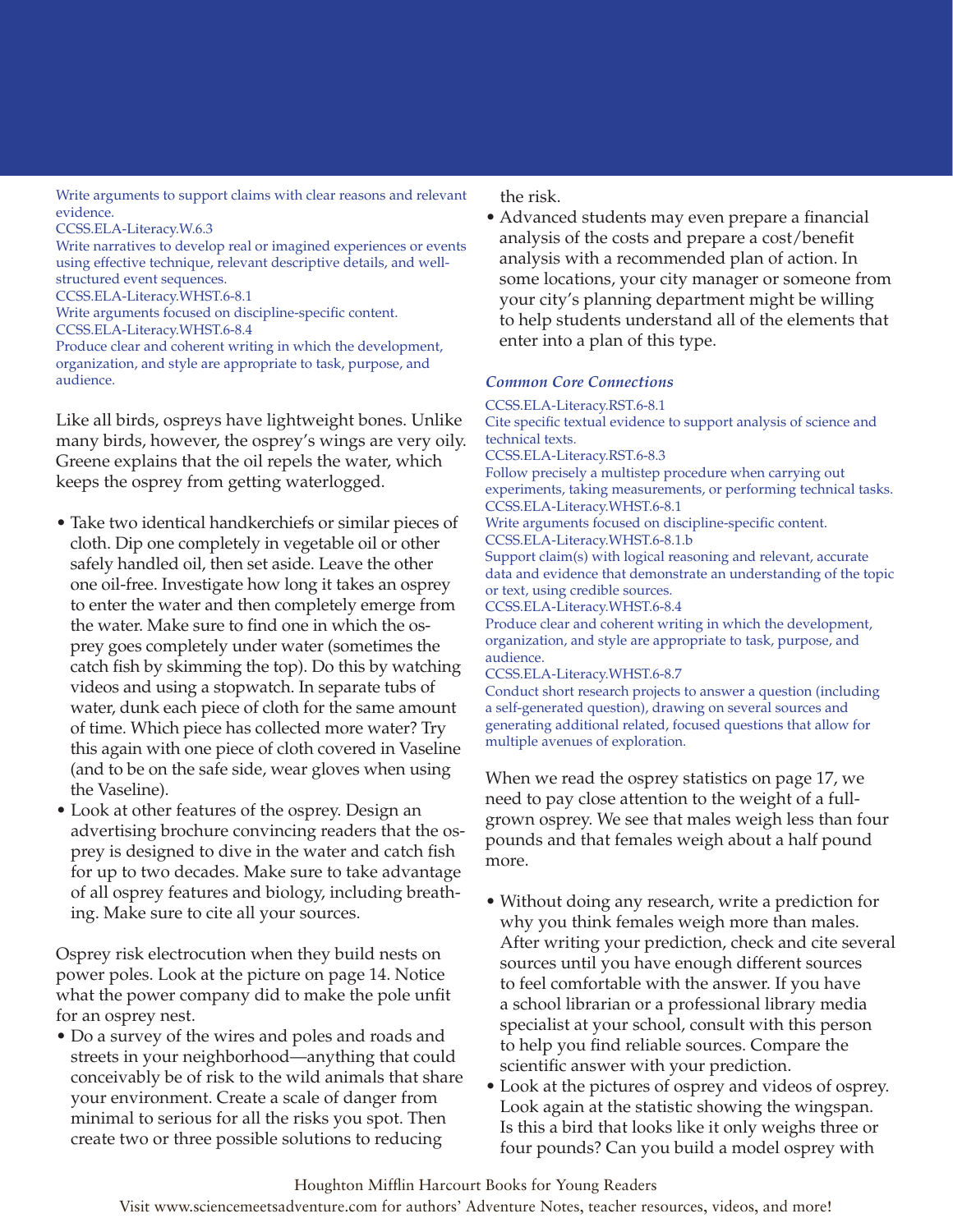# e d u c a t o r ' s G u i d e *The Call of the Osprey* **By Dorothy Hinshaw Patent**

a six-foot wingspan, the same wing size, the same body size, and the same size feet and head, and have it weigh less than five pounds?

- Look again at videos of the osprey pulling live fish from the water. How much do the fish weigh? Make a chart with your prediction for the range of fish weights. If possible, identify the type of fish caught and check average weights of that species. Write a persuasive essay explaining how strong an osprey is compared to other birds or other species. How does the osprey compare to humans in terms of body strength?
- Draw or produce online a graphic showing an average osprey life cycle from egg to death.

#### *Common Core Connections*

#### CCSS.ELA-Literacy.W.6.2.a

Introduce a topic; organize ideas, concepts, and information, using strategies such as definition, classification, comparison/ contrast, and cause/effect; include formatting (e.g., headings), graphics (e.g., charts, tables), and multimedia when useful to aiding comprehension.

CCSS.ELA-Literacy.WHST.6-8.7

Conduct short research projects to answer a question (including a self-generated question), drawing on several sources and generating additional related, focused questions that allow for multiple avenues of exploration.

#### CCSS.ELA-Literacy.WHST.6-8.1.b

Support claim(s) with logical reasoning and relevant, accurate data and evidence that demonstrate an understanding of the topic or text, using credible sources.

#### CCSS.ELA-Literacy.RI.7.1

Cite several pieces of textual evidence to support analysis of what the text says explicitly as well as inferences drawn from the text. CCSS.ELA-Literacy.RST.6-8.7

Integrate quantitative or technical information expressed in words in a text with a version of that information expressed visually (e.g., in a flowchart, diagram, model, graph, or table). CCSS.ELA-Literacy.RST.6-8.3

Follow precisely a multistep procedure when carrying out experiments, taking measurements, or performing technical tasks.

Ospreys leisurely migrate south during the winter, but when spring arrives, they hustle back in half the time or faster. Osprey typically go to the same migration destination each year.

• Compose a piece of music (or find a piece of music) that suggests the pace of an osprey migration. Create a dance of the osprey migration and share it with younger students (perhaps to go along with

the story of how the osprey got its toes).

• Without doing any research, make a prediction for why the first part of the migration in the cold winter is so slow and why the return trip is so much faster. Design ways that your prediction could be tested. Now use your school librarian or media specialist to find reliable sources that answer this question (use the public library if your school does not have professional librarians). Is there consensus in the scientific community about why the migration is like this? Explain.

#### *Common Core Connections*

#### CCSS.ELA-Literacy.SL.7.5

Include multimedia components and visual displays in presentations to clarify claims and findings and emphasize salient points.

CCSS.ELA-Literacy.RST.6-8.1

Cite specific textual evidence to support analysis of science and technical texts.

CCSS.ELA-Literacy.WHST.6-8.7

Conduct short research projects to answer a question (including a self-generated question), drawing on several sources and generating additional related, focused questions that allow for multiple avenues of exploration.

CCSS.ELA-Literacy.RST.6-8.7

Integrate quantitative or technical information expressed in words in a text with a version of that information expressed visually (e.g., in a flowchart, diagram, model, graph, or table). CCSS.ELA-Literacy.WHST.6-8.1.b

Support claim(s) with logical reasoning and relevant, accurate data and evidence that demonstrate an understanding of the topic or text, using credible sources.

Chapter two discusses various dangers in the environment to the osprey, everything from the animals that prey on osprey or osprey eggs to silver mining.

- Make a chart showing everything that represents a risk to the osprey. Make a Hazmat code chart for all of these risks and label them according to your chart rubric.
- This chapter mentions the problems with DDT and other pesticides. Many farmers depend on pesticides to bring in the crops that pay their mortgages and other bills. Prepare a mock trial arguing for or against banning pesticides. It may be useful to have some students practice arguing the merits of a position they personally oppose.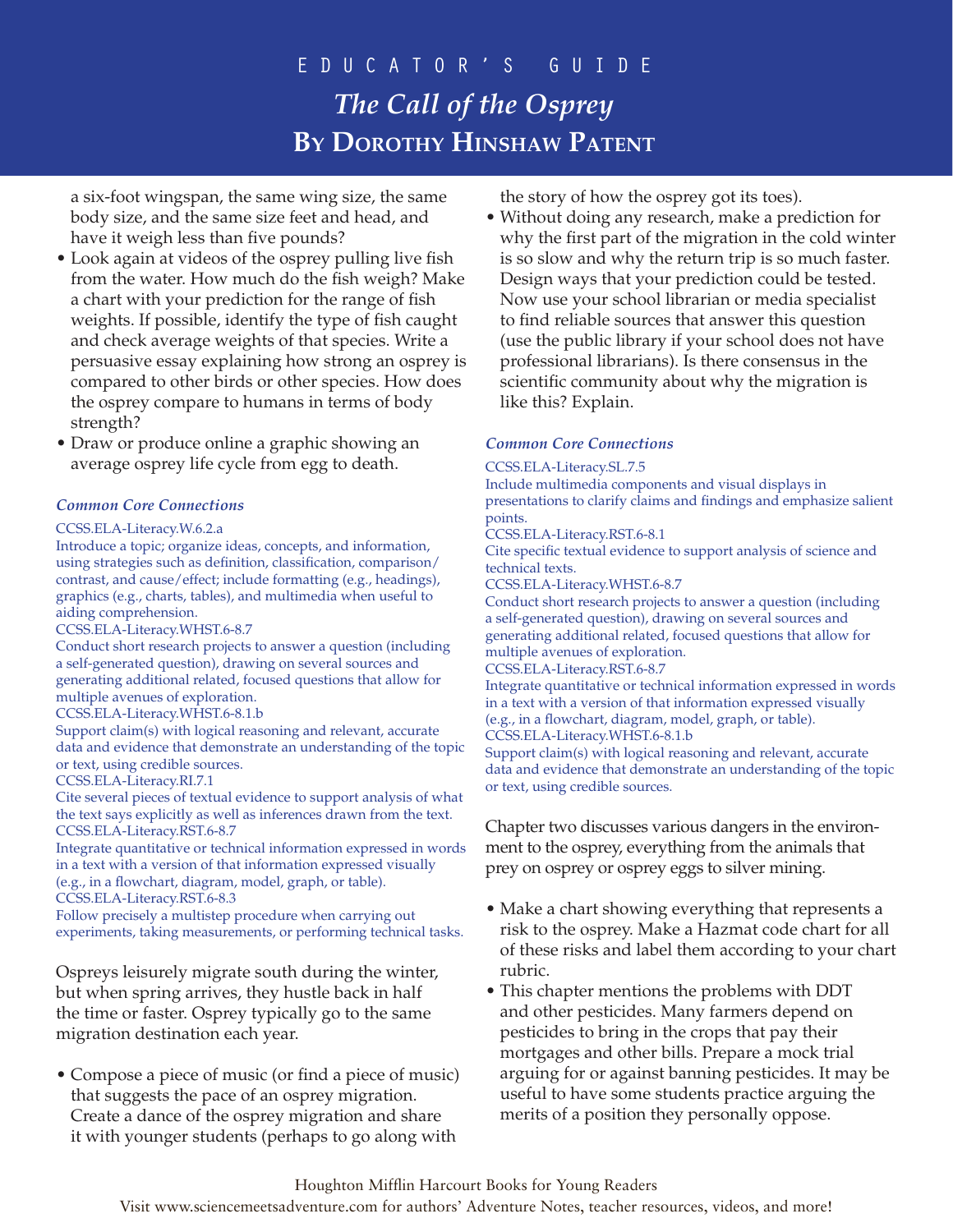#### *Common Core Connections*

#### CCSS.ELA-Literacy.RST.6-8.7

Integrate quantitative or technical information expressed in words in a text with a version of that information expressed visually (e.g., in a flowchart, diagram, model, graph, or table). CCSS.ELA-Literacy.W.7.3 Write narratives to develop real or imagined experiences or events using effective technique, relevant descriptive details, and wellstructured event sequences. CCSS.ELA-Literacy.SL.7.4

Present claims and findings, emphasizing salient points in a focused, coherent manner with pertinent descriptions, facts, details, and examples; use appropriate eye contact, adequate volume, and clear pronunciation.

Patent is compelled to share information about the team. In the section entitled "Meet the Scientists" (p. 30–31) she provides information about the scientists.

- Make a class book modeled after these descriptions forecasting what each class member would offer to a scientific team. This is a venture into speculative nonfiction—the goal is to honestly envision ourselves as scientists (regardless of whether or not that is our current career goal). List skills that we have or see ourselves developing that would be of use to the team.
- Encourage students who do have an existing science passion to adapt their biographical entry to fit a project related to their current interest.

#### *Common Core Connections*

CCSS.ELA-Literacy.W.7.2 Write informative/explanatory texts to examine a topic and convey ideas, concepts, and information through the selection, organization, and analysis of relevant content.

CCSS.ELA-Literacy.W.7.2d Use precise language and domainspecific vocabulary to inform about or explain the topic. CCSS.ELA-Literacy.WHST.6-8.1 Write arguments focused on discipline-specific content.

On page 32 we read, "If you want to learn about contamination of rivers, just ask the osprey. They can't tell you directly, but their blood and their feathers can reveal what they've been eating." This quote begins the chapter entitled "You Are What You Eat."

• Think of all the healthy food we consume and all of the junk food we devour. Write a poem about who you are in relation to the food you eat, both good and bad.

- Later in this chapter, we read that scientists also collect sediment samples. These sediments are filled with arsenic, cadmium, copper, and more that leach into the soil and into the water, which in turn, is filled with the fish that the osprey eat. Think about the local food you eat and think about possible contaminants in your area, as well as in the areas of the food that composes the bulk of your diet. Go back to your poem and revise it based on the soil and growing conditions in your neighborhood.
- In addition to arsenic, cadmium, and copper, this chapter also speaks of lead, zinc, mercury, selenium, and even twine. Make a poster showing all of these risks and any others that come from Superfund sites in your area. Make sure your poster explains what the substance is, what it does to the environment, what its value is (why do people mine copper), and other problems associated with the mining.

# *Common Core Connection*

CCSS.ELA-Literacy.W.7.3

Write narratives to develop real or imagined experiences or events using effective technique, relevant descriptive details, and wellstructured event sequences. CCSS.ELA-Literacy.W.7.2d Use precise language and domainspecific vocabulary to inform about or explain the topic. CCSS.ELA-Literacy.RST.6-8.7 Integrate quantitative or technical information expressed in words in a text with a version of that information expressed visually

(e.g., in a flowchart, diagram, model, graph, or table). CCSS.ELA-Literacy.RST.6-8.7

Integrate quantitative or technical information expressed in words in a text with a version of that information expressed visually (e.g., in a flowchart, diagram, model, graph, or table).

On page 44 we read about the adventures of Iris and Stanley.

• Read this section and rewrite it as a play for students or as an opera or as a musical or as a picture book. As always, any time we use the work of another, remember to give credit to Dorothy Hinshaw Patent and William Muñoz.

• Perhaps your class could find a nest site in your area and hook up a webcam to watch local birds and create your own adventure story? If a webcam is not possible, perhaps you could create teams of students assigned to collect daily photographs of the nest and birds (without harassing the bird family).